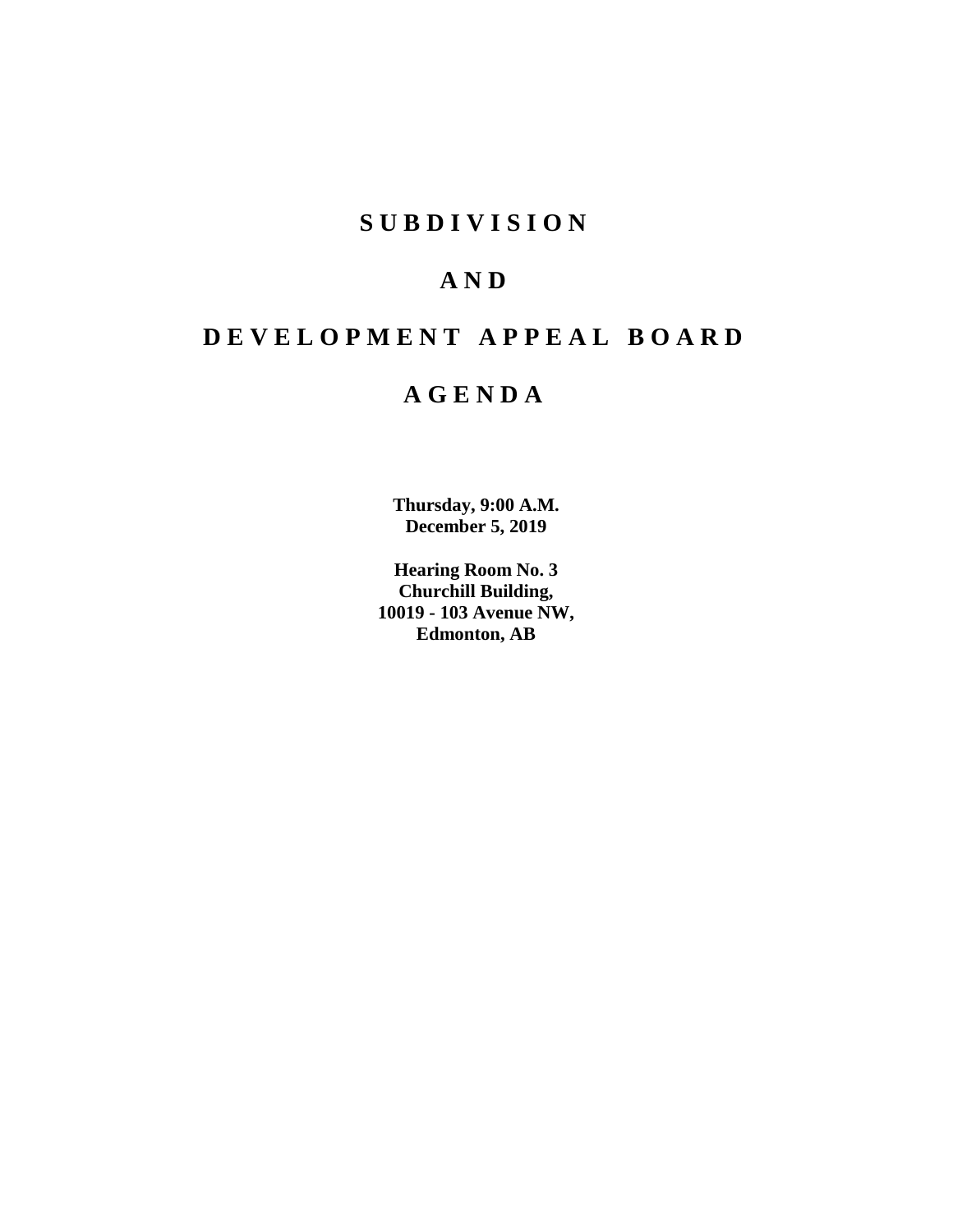## **SUBDIVISION AND DEVELOPMENT APPEAL BOARD HEARING ROOM NO. 3**

| 9:00 A.M.    | SDAB-D-19-213 | Construct a Single Detached House with front<br>attached Garage, fireplace and Unenclosed<br><b>Front Porch</b> |
|--------------|---------------|-----------------------------------------------------------------------------------------------------------------|
|              |               | 12421 – Grand View Drive NW<br>Project No.: 325119909-001                                                       |
|              |               |                                                                                                                 |
| <i>NOTE:</i> |               | Unless otherwise stated, all references to "section numbers" refer to                                           |

*the authority under the Edmonton Zoning Bylaw 12800.*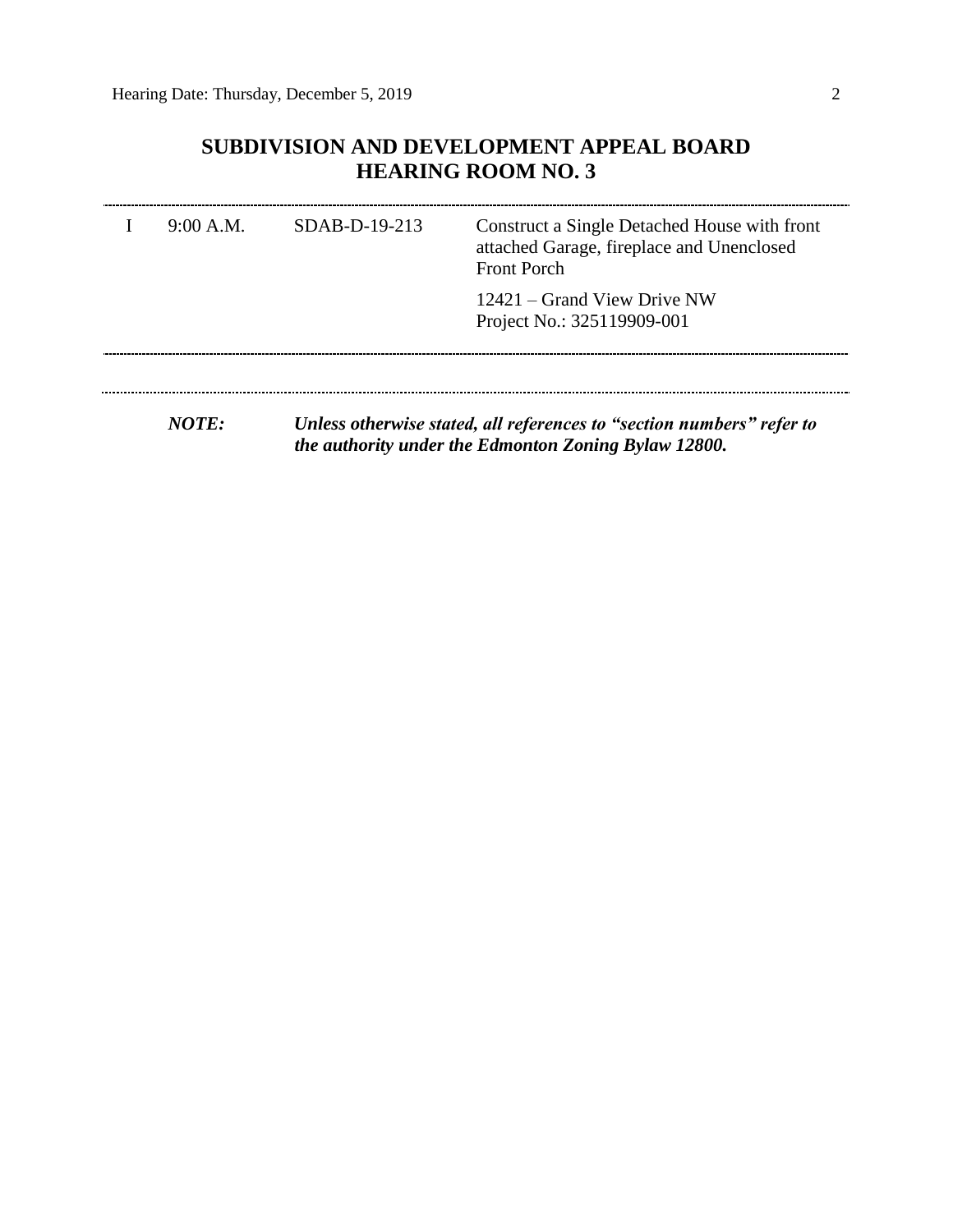| <b>ITEM I: 9:00 A.M.</b> |                                                        | FILE: SDAB-D-19-213                                                                                             |  |  |  |
|--------------------------|--------------------------------------------------------|-----------------------------------------------------------------------------------------------------------------|--|--|--|
|                          | AN APPEAL FROM THE DECISION OF THE DEVELOPMENT OFFICER |                                                                                                                 |  |  |  |
|                          | <b>APPELLANT:</b>                                      |                                                                                                                 |  |  |  |
|                          | <b>APPLICATION NO.:</b>                                | 325119909-001                                                                                                   |  |  |  |
|                          | <b>APPLICATION TO:</b>                                 | Construct a Single Detached House with<br>front attached Garage, fireplace and<br><b>Unenclosed Front Porch</b> |  |  |  |
|                          | <b>DECISION OF THE</b><br>DEVELOPMENT AUTHORITY:       | Refused                                                                                                         |  |  |  |
|                          | <b>DECISION DATE:</b>                                  | October 29, 2019                                                                                                |  |  |  |
|                          | <b>DATE OF APPEAL:</b>                                 | November 15, 2019                                                                                               |  |  |  |
|                          | MUNICIPAL DESCRIPTION<br>OF SUBJECT PROPERTY:          | 12421 – Grand View Drive NW                                                                                     |  |  |  |
|                          | <b>LEGAL DESCRIPTION:</b>                              | Plan 1920810 Blk 12 Lot 11B                                                                                     |  |  |  |
|                          | ZONE:                                                  | (RF1) Single Detached Residential Zone                                                                          |  |  |  |
|                          | <b>OVERLAY:</b>                                        | Mature Neighourhood Overlay                                                                                     |  |  |  |
|                          | <b>STATUTORY PLAN:</b>                                 | N/A                                                                                                             |  |  |  |
|                          |                                                        |                                                                                                                 |  |  |  |

### *Grounds for Appeal*

The Appellant provided the following reasons for appealing the decision of the Development Authority:

> We are solicitors for Ping Du and Xin Li whose application for a Development Permit at the above captioned address was refused on October 29, 2019. On behalf of our client, we hereby appeal the Development Officer's refusal of their Permit application on the grounds that:

- Single detached housing is a Permitted Use in the RF1 Single Detached Residential Zone;
- The proposed variances to the regulations found in the Mature Neighbourhood Overlay and the RF1 Zone will not have any adverse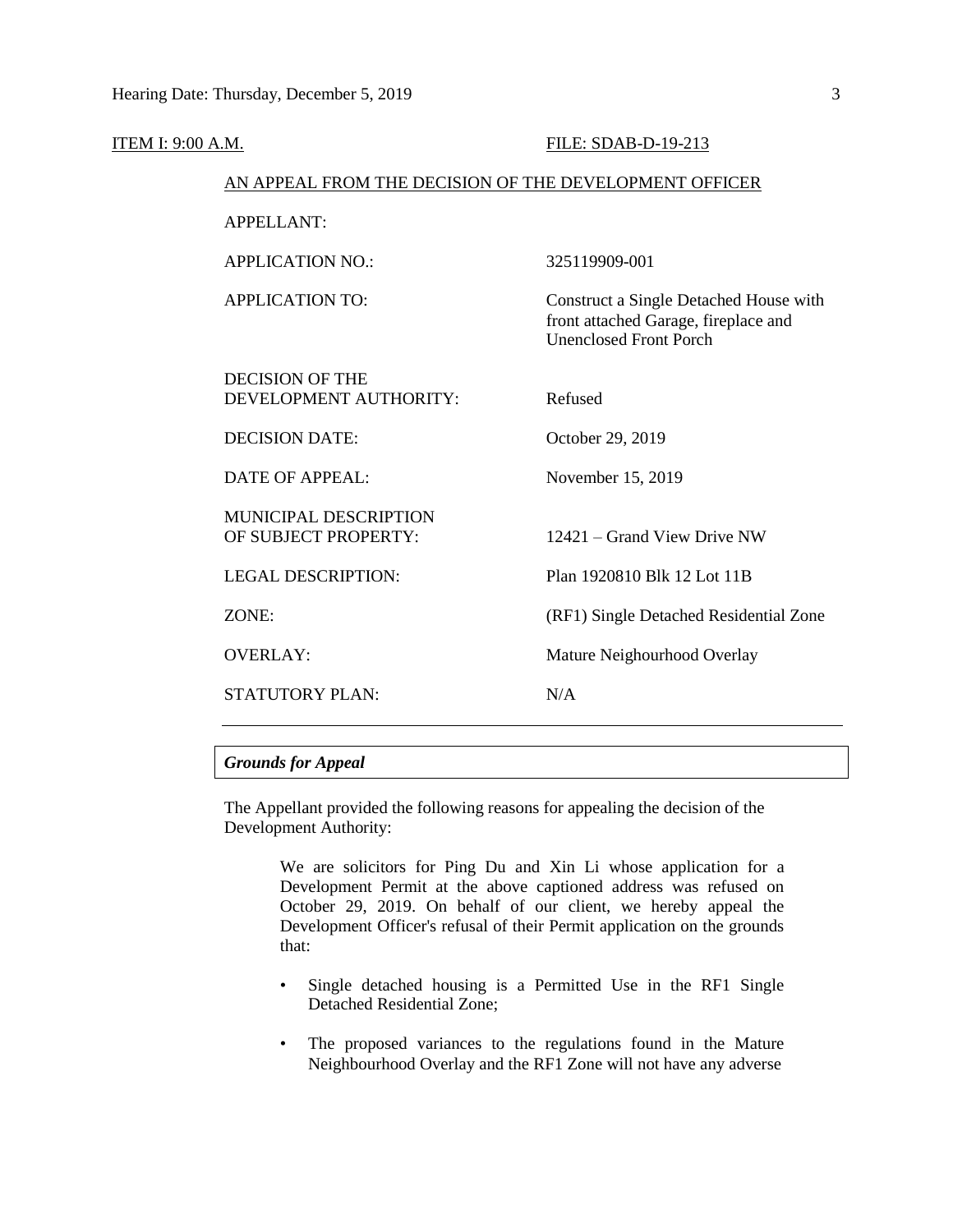impact on the use, enjoyment and value of neighbouring properties or the amenities of the neighbourhood;

- The proposed development is appropriate at the subject site; and
- Such further and other grounds as may be presented at the hearing of the within appeal.

### *General Matters*

#### **Appeal Information:**

The *Municipal Government Act*, RSA 2000, c M-26 states the following:

#### **Grounds for Appeal**

**685(1)** If a development authority

- (a) fails or refuses to issue a development permit to a person,
- (b) issues a development permit subject to conditions, or
- (c) issues an order under section 645,

the person applying for the permit or affected by the order under section 645 may appeal to the subdivision and development appeal board.

### **Appeals**

**686(1)** A development appeal to a subdivision and development appeal board is commenced by filing a notice of the appeal, containing reasons, with the board,

- (a) in the case of an appeal made by a person referred to in section 685(1)
	- (i) with respect to an application for a development permit,
		- (A) within 21 days after the date on which the written decision is given under section 642, […]

#### **Hearing and Decision**

**687(3)** In determining an appeal, the subdivision and development appeal board

…

- (a.1) must comply with the land use policies;
- (a.2) subject to section 638, must comply with any applicable statutory plans;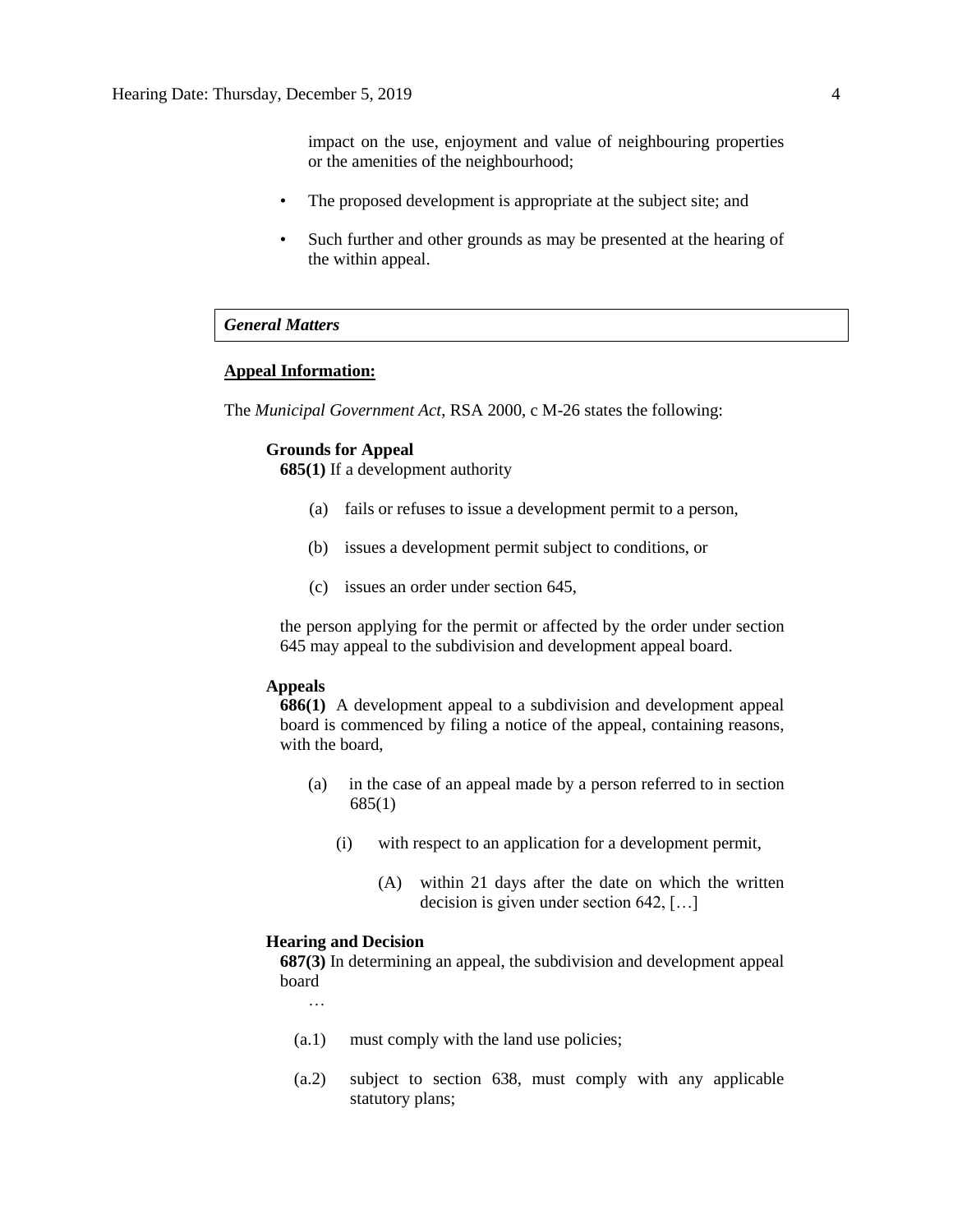- (a.3) subject to clauses (a.4) and (d), must comply with any land use bylaw in effect;
- (a.4) must comply with the applicable requirements of the regulations under the *Gaming, Liquor and Cannabis Act* respecting the location of premises described in a cannabis licence and distances between those premises and other premises;
	- …
	- (c) may confirm, revoke or vary the order, decision or development permit or any condition attached to any of them or make or substitute an order, decision or permit of its own;
	- (d) may make an order or decision or issue or confirm the issue of a development permit even though the proposed development does not comply with the land use bylaw if, in its opinion,
		- (i) the proposed development would not
			- (A) unduly interfere with the amenities of the neighbourhood, or
			- (B) materially interfere with or affect the use, enjoyment or value of neighbouring parcels of land,
		- and
		- (ii) the proposed development conforms with the use prescribed for that land or building in the land use bylaw.

#### **General Provisions from the** *Edmonton Zoning Bylaw:*

Under section 110.2(7), **Single Detached Housing** is a **Permitted Use** in the **(RF1) Single Detached Residential Zone**.

Under section 7.2(8), **Single Detached Housing** means "development consisting of a building containing one principal Dwelling which is separate from any other principal Dwelling or building. This Use includes Mobile Homes which conform to Section 78 of this Bylaw."

Section 110.1 states that the **General Purpose** of the **(RF1) Single Detached Residential Zone** is "to provide for Single Detached Housing while allowing other forms of small scale housing in the form of Secondary Suites, Garden Suites, Semi-detached Housing and Duplex Housing."

Section 814.1 states that the **General Purpose** of the **Mature Neighbourhood Overlay** is: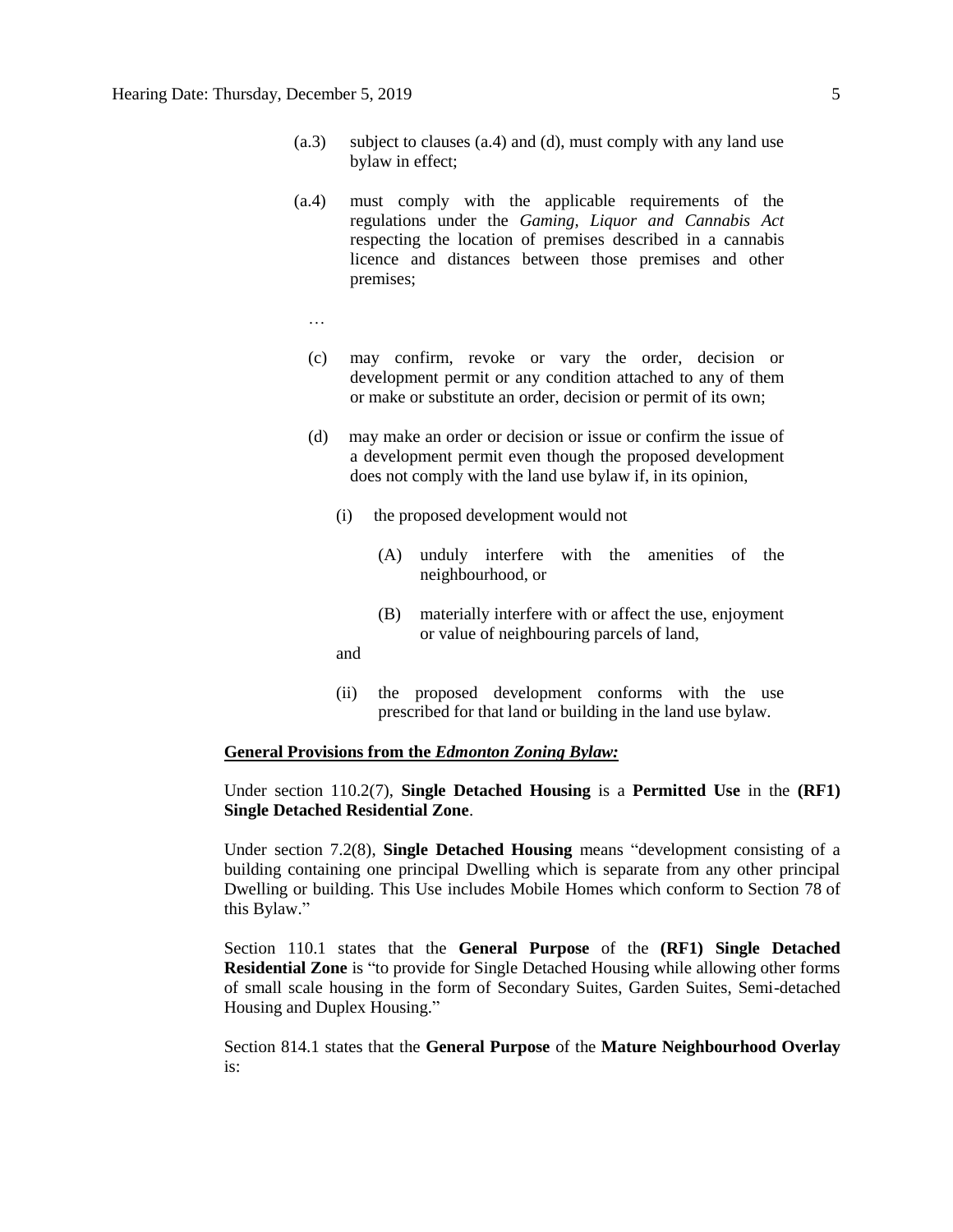to regulate residential development in Edmonton's mature residential neighbourhoods, while responding to the context of surrounding development, maintaining the pedestrian-oriented design of the streetscape, and to provide an opportunity for consultation by gathering input from affected parties on the impact of a proposed variance to the Overlay regulations.

#### *Driveway*

Section 814.3(17) states "Where the Site Abuts a Lane, vehicular access shall be from the Lane and no existing vehicular access from a public roadway other than a Lane shall be permitted to continue."

Under section 6.1 **Abut** or **abutting** means:

immediately contiguous to or physically touching, and when used with respect to a lot or Site, means that the lot or Site physically touches upon another lot, Site, or piece of land, and shares a property line or boundary line with it;



Under section 6.1 **Lane** means "an alley as defined in the Traffic Safety Act."

Under section 6.1 **Driveway** means "an area that provides for vehicles from a public or private roadway to a Garage or Parking Area and does not include a Walkway."

### **Development Officer's Determination**

**Driveway - The driveway is located off Grand View Drive (front) instead of the lane. (Section 814.3.17).** [unedited]

#### *Rear Setback*

Section 814.3(4) states "the minimum Rear Setback shall be 40% of Site Depth, […]"

Under section 6.1 **Rear Setback** means: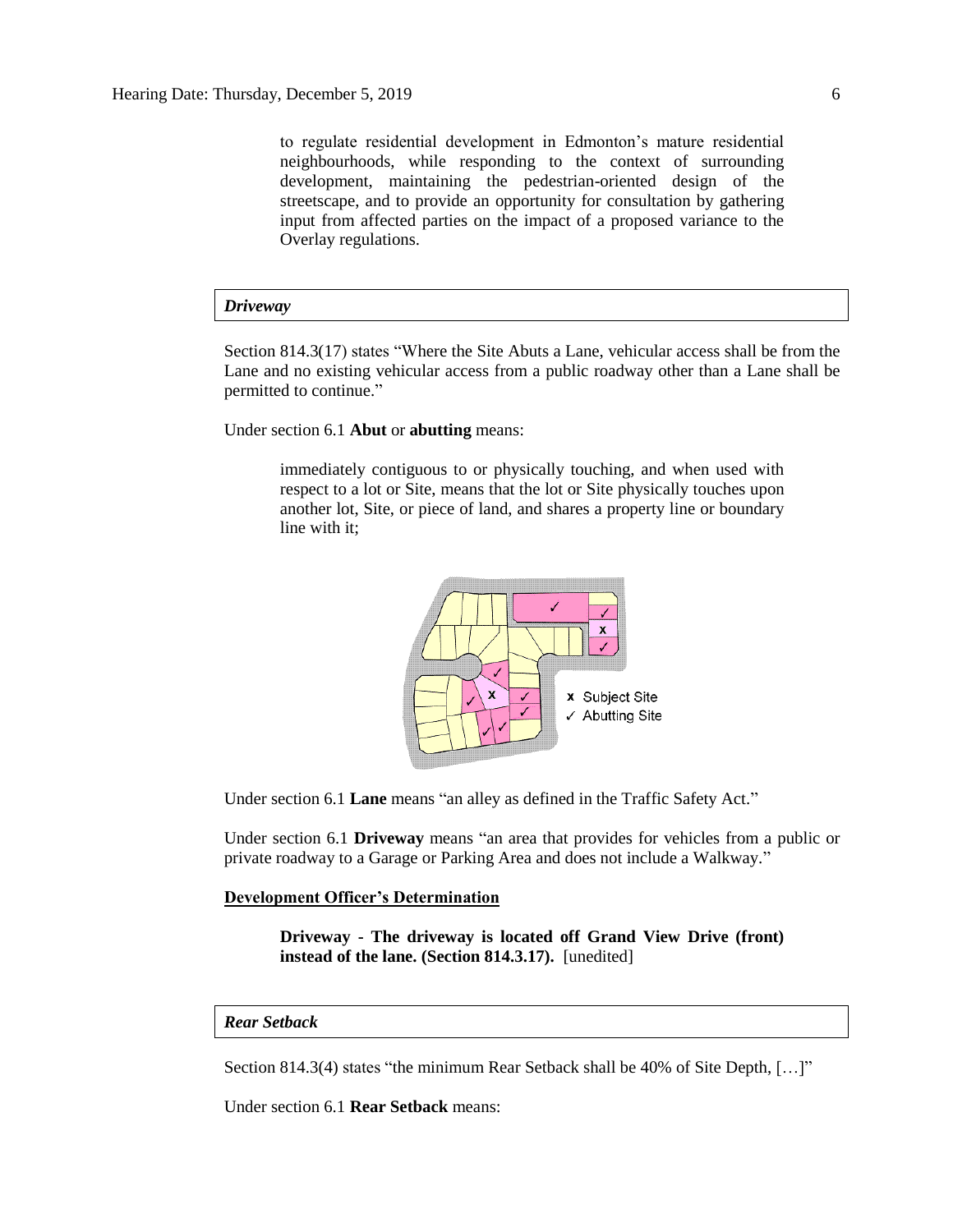the distance that a development or a specified portion of it, must be set back from a Rear Lot Line. A Rear Setback is not a Rear Yard, Amenity Space or Separation Space.



Under section 6.1, **Site Depth** means "the distance between the mid-points of the Front Lot Line and the mid-points of the Rear Lot Line."

### **Development Officer's Determination**

**Reduced Rear Setback: The distance from the principal Dwelling to the rear property line is 12.33m (30.97%) instead of 15.92 m (40%). Deficient by 3.59m. (Section 814.3.4)** [unedited]

#### *Community Consultation*

Section 814.5(1) states the following with respect to Proposed Variances:

When the Development Officer receives a Development Permit Application for a new principal building, or a new Garden Suite that does not comply with any regulation contained within this Overlay, or receives a Development Permit for alterations to an existing structure that require a variance to Section 814.3(1), 814.3(3), 814.3(5) and 814.3(9) of this Overlay:

- a. the Development Officer shall send notice, to the recipient parties specified in Table 814.5(2), to outline any requested variances to the Overlay and solicit comments directly related to the proposed variance;
- b. the Development Officer shall not render a decision on the Development Permit application until 21 days after notice has been sent, unless the Development Officer receives feedback from the specified affected parties in accordance with Table 814.5(2); and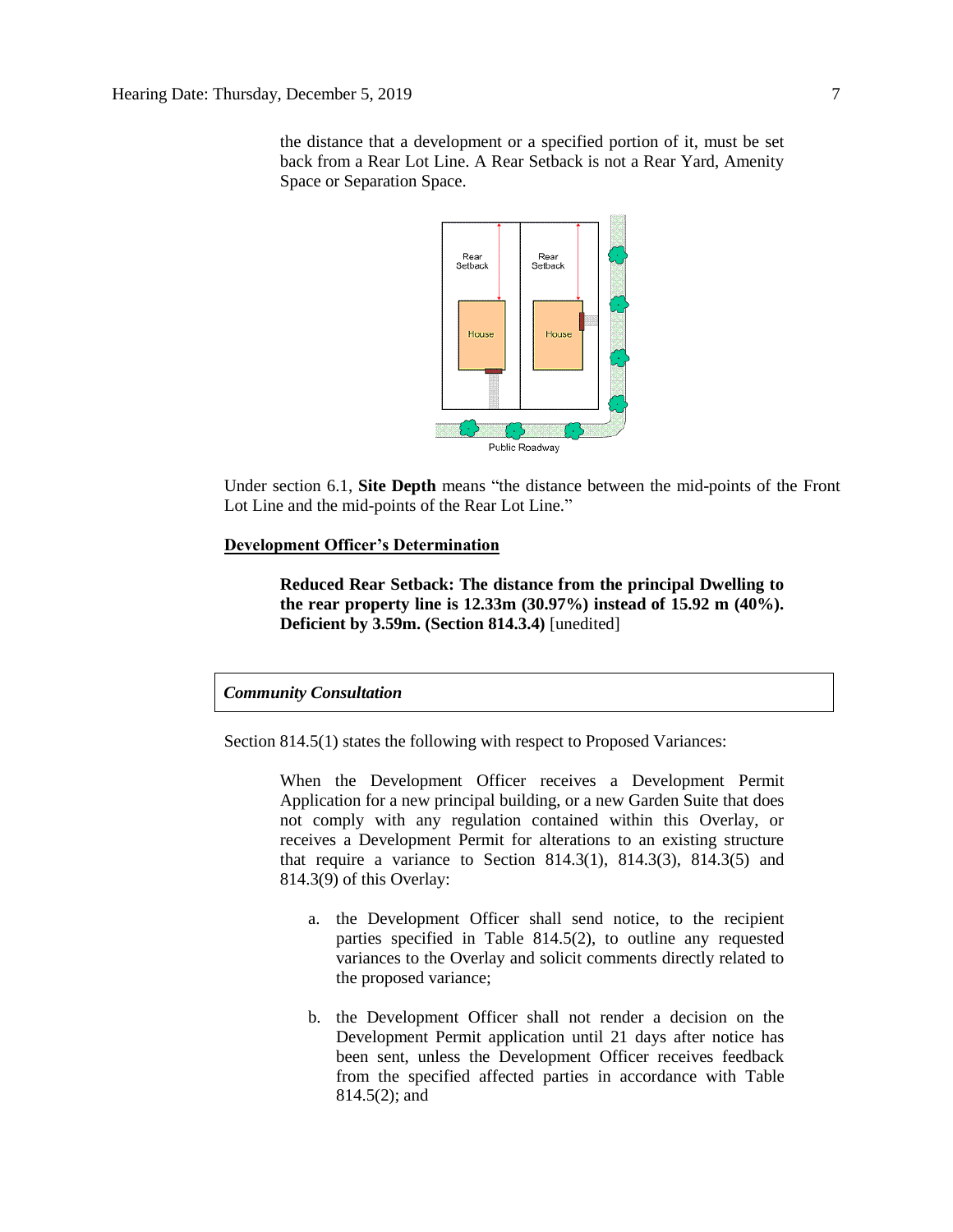c. the Development Officer shall consider any comments directly related to the proposed variance when determining whether to approve the Development Permit Application in accordance with Sections  $11.3$  and  $11.4$ .

Section 814.5(2) states:

| Tier#  | <b>Recipient Parties</b>                    | <b>Affected Parties</b>                    | <b>Regulation of this Overlay</b> |
|--------|---------------------------------------------|--------------------------------------------|-----------------------------------|
|        |                                             |                                            | to be Varied                      |
| Tier 1 | The municipal address                       | The assessed owners                        | $814.3(17)$ - Driveway            |
|        | and assessed owners of                      | of the land wholly or                      | Access                            |
|        | the land wholly or                          | partially<br>located                       |                                   |
|        | partially located within a                  | within a distance of                       |                                   |
|        | distance of $60.0 \text{ m}$ of the         | $\frac{60.0 \text{ m}}{20}$ of the Site of |                                   |
|        | Site of the proposed                        | the<br>proposed                            |                                   |
|        | development and the                         | development and the                        |                                   |
|        | President<br>of<br>each                     | President of each                          |                                   |
|        | <b>Community League</b>                     | <b>Community League</b>                    |                                   |
| Tier 2 | The municipal address The assessed owners   |                                            | $814.3(4)$ – Rear Setback         |
|        | and assessed owners of of the land Abutting |                                            |                                   |
|        | the land Abutting the                       | the Site of<br>the                         |                                   |
|        | Site of the proposed                        | proposed                                   |                                   |
|        | development and the                         | development                                |                                   |
|        | President of<br>each                        |                                            |                                   |
|        | <b>Community League</b>                     |                                            |                                   |

### Notice to Applicant/Appellant

Provincial legislation requires that the Subdivision and Development Appeal Board issue its official decision in writing within fifteen days of the conclusion of the hearing. \_\_\_\_\_\_\_\_\_\_\_\_\_\_\_\_\_\_\_\_\_\_\_\_\_\_\_\_\_\_\_\_\_\_\_\_\_\_\_\_\_\_\_\_\_\_\_\_\_\_\_\_\_\_\_\_\_\_\_\_\_\_\_\_\_\_\_\_\_\_\_\_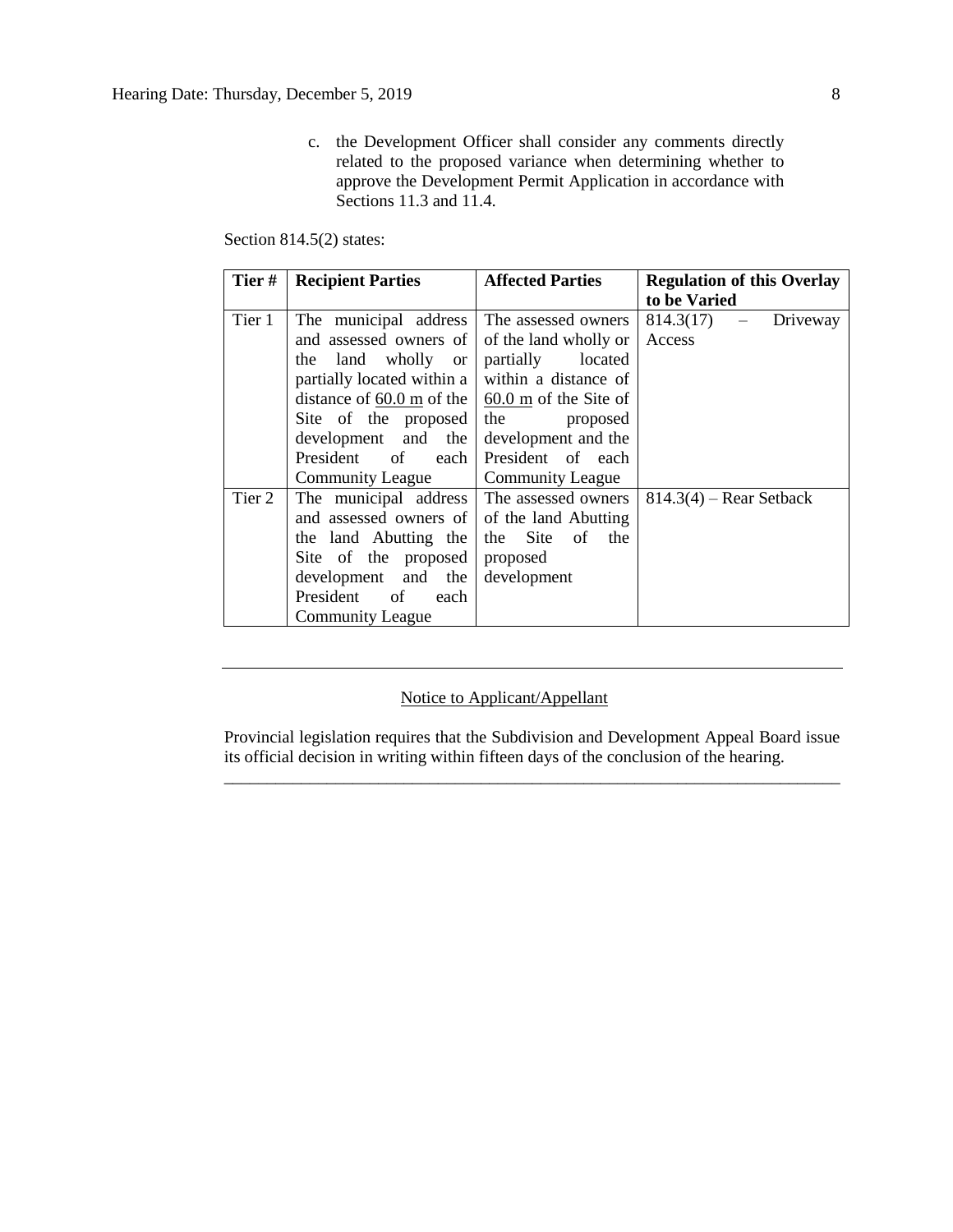$\overline{a}$ 

| <b>Umonton</b>                                                                                                                                                                                                                                                                                                          |                                                        | <b>Application for</b>                       |                                                                                                                                                                                   | Project Number: 325119909-001<br><b>Application Date:</b><br>Printed:<br>Page: | <b>JUL 10, 2019</b><br>October 29, 2019 at 12:39 PM<br>$1$ of $1$ |  |
|-------------------------------------------------------------------------------------------------------------------------------------------------------------------------------------------------------------------------------------------------------------------------------------------------------------------------|--------------------------------------------------------|----------------------------------------------|-----------------------------------------------------------------------------------------------------------------------------------------------------------------------------------|--------------------------------------------------------------------------------|-------------------------------------------------------------------|--|
|                                                                                                                                                                                                                                                                                                                         |                                                        | <b>Minor Development Permit</b>              |                                                                                                                                                                                   |                                                                                |                                                                   |  |
| This document is a Development Permit Decision for the development application described below.                                                                                                                                                                                                                         |                                                        |                                              |                                                                                                                                                                                   |                                                                                |                                                                   |  |
| <b>Applicant</b>                                                                                                                                                                                                                                                                                                        |                                                        |                                              | <b>Property Address(es) and Legal Description(s)</b><br>12421 - GRAND VIEW DRIVE NW<br>Plan 1920810 Blk 12 Lot 11B                                                                |                                                                                |                                                                   |  |
| <b>Scope of Application</b><br>To construct a Single Detached House with front attached Garage, fireplace and Unenclosed Front Porch.                                                                                                                                                                                   |                                                        |                                              |                                                                                                                                                                                   |                                                                                |                                                                   |  |
| <b>Permit Details</b>                                                                                                                                                                                                                                                                                                   |                                                        |                                              |                                                                                                                                                                                   |                                                                                |                                                                   |  |
| # of Dwelling Units Add/Remove: 0<br># of Secondary Suite Dwelling Units To Construct:<br>Client File Reference Number:<br>Minor Dev. Application Fee: Single Detached House<br>Secondary Suite Included ?: N                                                                                                           |                                                        | Overlay                                      | # of Primary Dwelling Units To Construct: 1<br>Class of Permit:<br>Lot Grading Needed?: Y<br>New Sewer Service Required: N<br>Stat. Plan Overlay/Annex Area: Mature Neighbourhood |                                                                                |                                                                   |  |
| I/We certify that the above noted details are correct.<br>Applicant signature:<br><b>Development Application Decision</b><br>Refused                                                                                                                                                                                    |                                                        |                                              |                                                                                                                                                                                   |                                                                                |                                                                   |  |
| Issue Date: Oct 29, 2019 Development Authority: HETHERINGTON, FIONA                                                                                                                                                                                                                                                     |                                                        |                                              |                                                                                                                                                                                   |                                                                                |                                                                   |  |
| <b>Reason for Refusal</b><br>Driveway - The driveway is located off Grand View Drive (front) instead of the lane. (Section 814.3.17).<br>Reduced Rear Setback: The distance from the principal Dwelling to the rear property line is 12.33m (30.97%) instead of 15.92 m<br>(40%). Deficient by 3.59m. (Section 814.3.4) |                                                        |                                              |                                                                                                                                                                                   |                                                                                |                                                                   |  |
| <b>Rights of Appeal</b><br>The Applicant has the right of appeal within 21 days after the date on which the decision is made, as outlined in Section 683<br>through 689 of the Municipal Government Act.                                                                                                                |                                                        |                                              |                                                                                                                                                                                   |                                                                                |                                                                   |  |
| <b>Fees</b>                                                                                                                                                                                                                                                                                                             |                                                        |                                              |                                                                                                                                                                                   |                                                                                |                                                                   |  |
|                                                                                                                                                                                                                                                                                                                         | <b>Fee Amount</b>                                      | <b>Amount Paid</b>                           | Receipt#                                                                                                                                                                          | <b>Date Paid</b>                                                               |                                                                   |  |
| Dev. Application Fee<br>Development Permit Inspection Fee<br>Lot Grading Fee<br><b>Total GST Amount:</b><br><b>Totals for Permit:</b>                                                                                                                                                                                   | \$493.00<br>\$207.00<br>\$145.00<br>\$0.00<br>\$845.00 | \$493.00<br>\$207.00<br>\$145.00<br>\$845.00 | 05985897<br>05985897<br>05985897                                                                                                                                                  | Jul 12, 2019<br>Jul 12, 2019<br>Jul 12, 2019                                   |                                                                   |  |
|                                                                                                                                                                                                                                                                                                                         |                                                        | THIS IS NOT A PERMIT                         |                                                                                                                                                                                   |                                                                                |                                                                   |  |